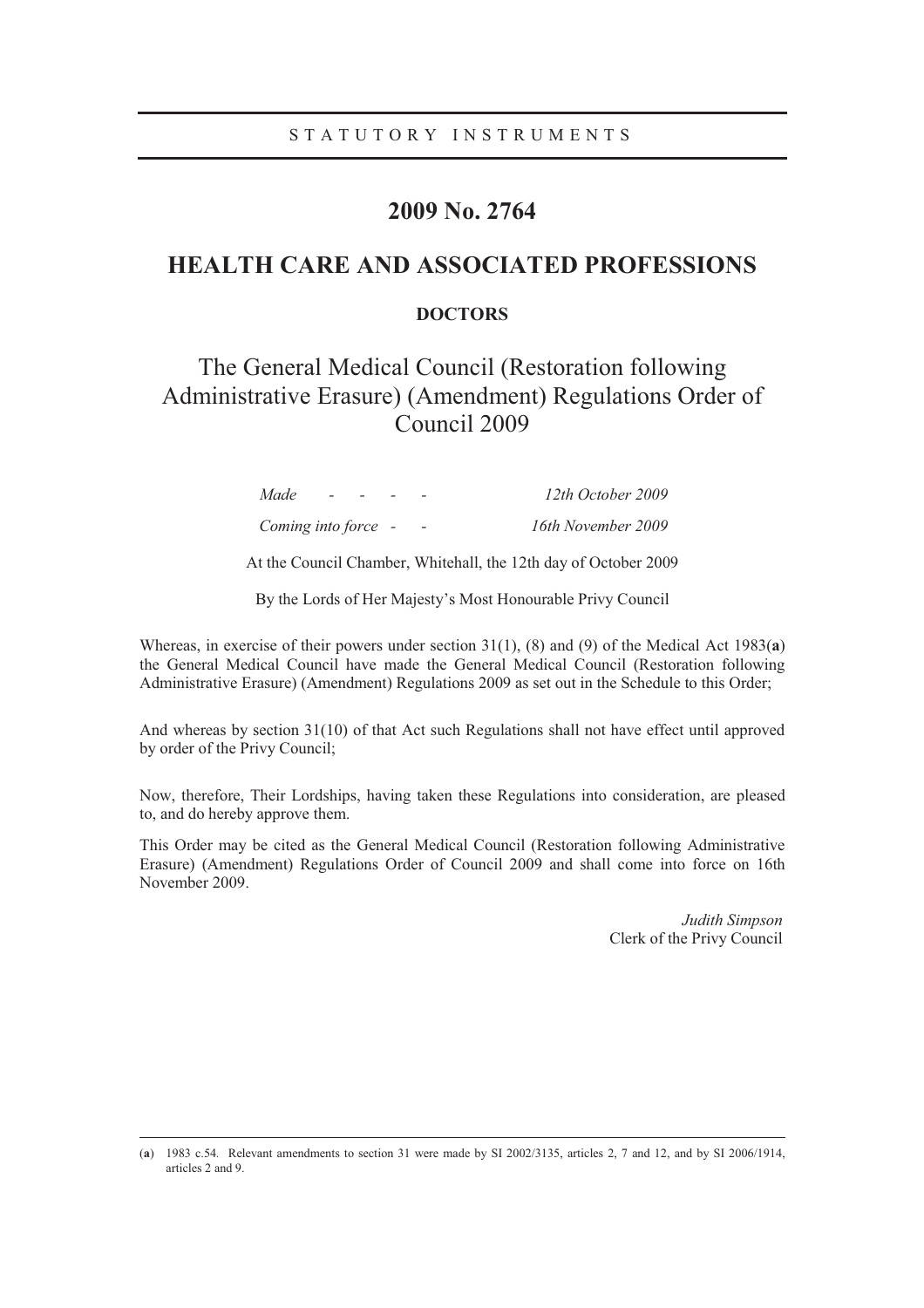### **SCHEDULE**

# THE GENERAL MEDICAL COUNCIL (RESTORATION FOLLOWING ADMINISTRATIVE ERASURE) (AMENDMENT) REGULATIONS 2009

The General Medical Council, in exercise of their powers under section 31(1), 31(8) and 31(9) of the Medical Act 1983, hereby make the following Regulations:

#### **Citation and commencement**

**1.** These Regulations may be cited as the General Medical Council (Restoration following Administrative Erasure) (Amendment) Regulations 2009, and shall come into force on 16th November 2009.

#### **Consequential amendments**

**2.** In the General Medical Council (Restoration following Administrative Erasure) Regulations 2004(**a**)—

- (1) In regulation 2—
	- (a) for the definition of "the Fees Regulations", substitute the following: "The General Medical Council Registration Fees Regulations 2009"(**b**);
	- (b) for the definition of "lay", substitute the following: "means a person who is not and never has been provisionally or fully registered, was at no time registered with limited registration and does not hold qualifications which would entitle them to apply for provisional or full registration under the Act";
	- (c) for "registered medical practitioner", substitute "person registered under the Act, whether or not they hold a licence to practise".
- (2) In regulation 3(2)(a), for "registration number", substitute "GMC Reference Number".
- (3) In rules  $3(2)(h)$ ,  $6(3)(a)$  and  $6(3)(d)(i)$ , for "regulation 14" substitute "regulation 9".

Given under the official seal of the General Medical Council this 10th day of September 2009



*Peter Rubin*  Chair

*Finlay Scott*  Chief Executive and Registrar

 <sup>(</sup>**<sup>a</sup>**) Scheduled to SI 2004/2612.

<sup>(</sup>**b**) The Regulations (which are not a statutory instrument) can be viewed on the General Medical Council's website. See http://www.gmc-uk.org/about/legislation/registration\_legislation.asp#1 for the link to these Regulations.